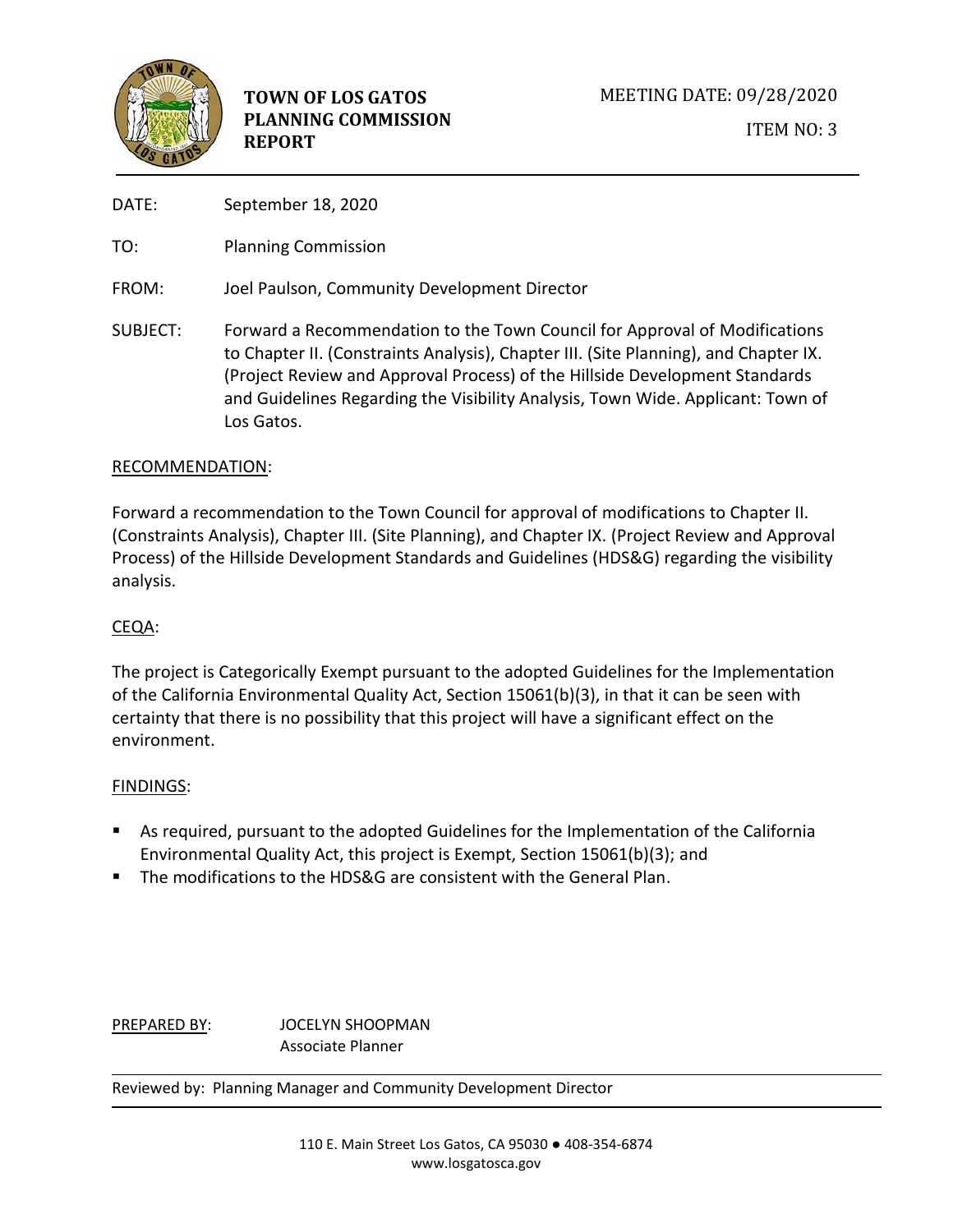# PAGE **2** OF **7** SUBJECT: Hillside Development Standards and Guidelines Modifications DATE: September 18, 2020

#### BACKGROUND:

On February 2, 2016, the Town Council adopted modifications to Chapter V. of the HDS&G regarding light reflectivity value (LRV) and returned modifications to Section B. of Chapter II. of the HDS&G regarding the visibility analysis to staff with direction.

In response to the Council's direction, the Policy Committee held five meetings on April 20, 2017, May 18, 2017, June 26, 2017, July 20, 2017, and December 14, 2017 to discuss modifications to the visibility analysis.

On December 19, 2017, the Town Council approved the modifications to Chapter II. (Constraints Analysis), Section B. of the HDS&G regarding the visibility analysis.

On March 3, 2020, the Town Council considered an appeal of an Architecture and Site application for the construction of a hillside home that was 24 percent visible. The appeal was based in part on the appellant's concern about the inclusion of retaining walls and exterior features of the home in the elevation drawing for the purposes of the visibility analysis. At this meeting, the Town Council voted to refer an evaluation of Chapter II. (Constraints Analysis), Section B. of the HDS&G, regarding the visibility analysis to the Policy Committee.

Modifications to the HDS&G regarding the visibility analysis were forwarded to the Policy Committee on July 28, 2020. The Policy Committee continued discussion of the modifications to allow for additional public comment to be provided (Exhibit 2). On August 11, 2020, the Policy Committee reviewed five items, detailed in the Discussion section of this report regarding the visibility analysis. After discussion, the Committee recommended approval of modifications to Chapter II. (Constraints Analysis), Section B. and Chapter III. (Site Planning), Section D. of the HDS&G. The Committee had a split vote on the remaining items regarding modifications to, Chapter II. (Constraints Analysis), Section B. related to recent amendments to Chapter 9 (Fire Prevention and Protection) of the Town Code and Chapter 29, Division 2 (Zoning Regulations) of the Town Code, and modifications to Chapter IX. (Project Review and Approval Process) regarding the approval process (Exhibit 4).

## DISCUSSION:

Chapter II. (Constraints Analysis), Section B. contains the required steps for completing a visibility analysis. The Chapter defines a visible home as a single-family residence where 24.5 percent or more of an elevation can be seen from any of the Town's established viewing areas (Exhibit 6).

Ordinance 2301 (Exhibit 9) was adopted by the Town Council on January 21, 2020, to amend Chapter 9 (Fire Prevention and Protection) to require that a defensible space of 100 feet be maintained from each side and from the front and rear of any building or structure, but not beyond the property line except as provided by law. Ordinance 2303 (Exhibit 10) was adopted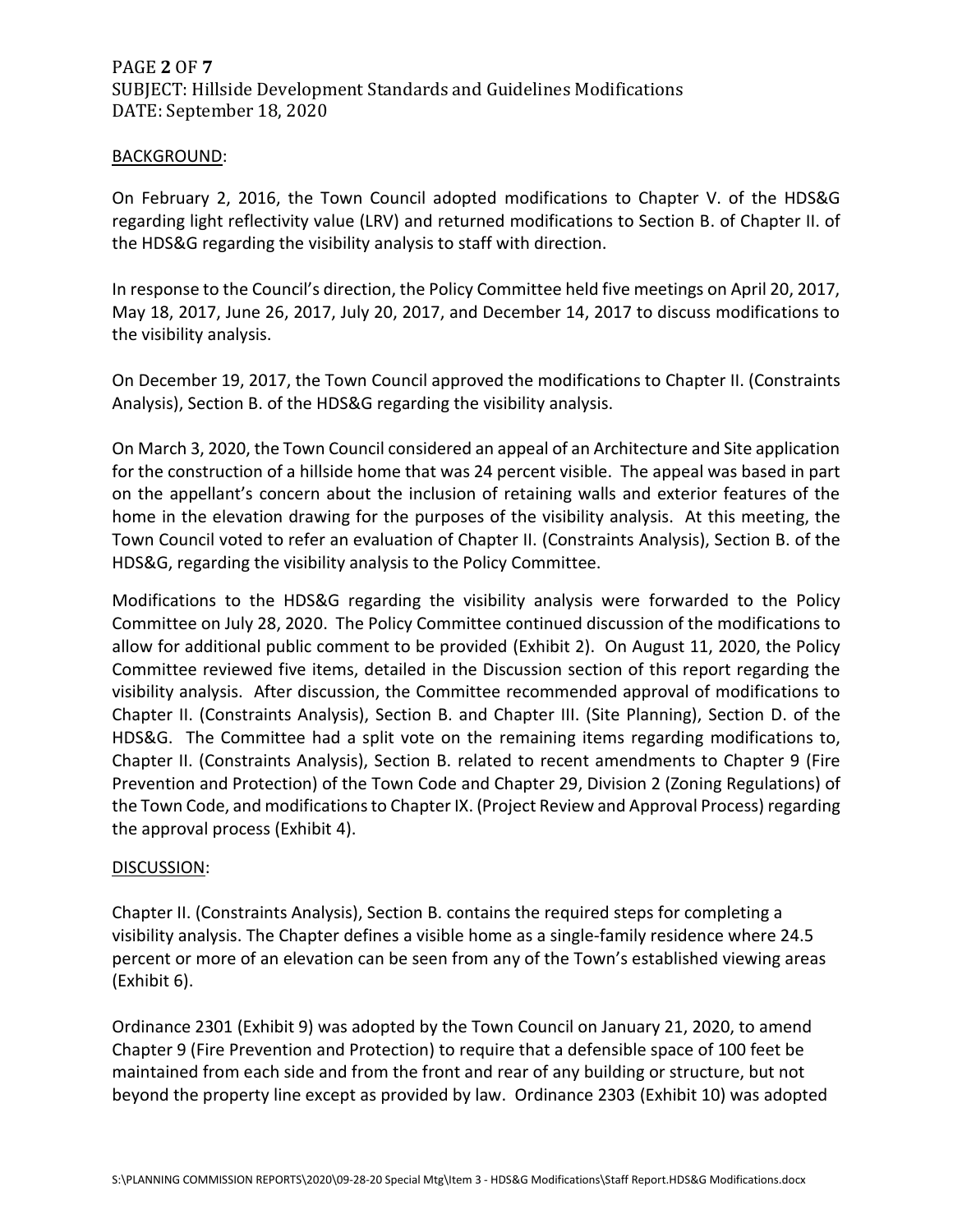# PAGE **3** OF **7** SUBJECT: Hillside Development Standards and Guidelines Modifications DATE: September 18, 2020

## DISCUSSION (continued):

by the Town Council on January 21, 2020 to amend Chapter 29, Division 2 (Zoning Regulations) of the Town Code, to state that the removal or maintenance of an existing tree as required by Chapter 9 of the Town Code, is exempt and may be removed or severely pruned without Town approval or issuance of a tree removal permit.

Chapter III. (Site Planning), Section D. contains standards and guidelines for incorporating defensible space into site planning and landscape design. The chapter provides figures to illustrate the required zones of defensible space that should be maintained around a singlefamily residence (Exhibit 7).

Chapter IX. (Project Review and Approval Process), Section B. stipulates the deciding body for a project depending on a project's compliance with the HDS&G, the Town Code, and potential impacts on surrounding properties and the overall community (Exhibit 8).

## A. Modifications to Chapter II. (Constraints Analysis) Regarding Elevations

Based on the direction provided by the Policy Committee, staff has prepared a modification to Chapter II., Section B. of the HDS&G for the Planning Commission's consideration. The potential amendment, shown in *underline* font in Exhibit 6, would make the following change:

• Provide written guidelines as to what elements of an exterior can be included in an elevation for purposes of the visibility analysis. An elevation would be defined as only pertaining to the visible building elevations of a home, not including exterior features such as walls, decks, and detached accessory structures.

# B. Modifications to Chapter II. (Constraints Analysis) Regarding Trees Subject to Clearing

Chapter 9 of the Town Code requires that a defensible space of 100 feet be maintained from each side and from the front and rear of any building or structure, but not beyond the property line except as provided by law (Exhibit 9). In conformance with Santa Clara County Fire Department Guidelines, the 100 feet of defensible space is segregated into the following zones (Exhibit 11):

- Zone 1: New construction must create a noncombustible area a minimum of five feet from structures.
- Zone 2: Maintain an effective defensible space by removing and clearing away flammable vegetation and combustible growth from areas within 30 feet of such buildings or structures. This includes removing all dead vegetation and dead or dry leaves, trimming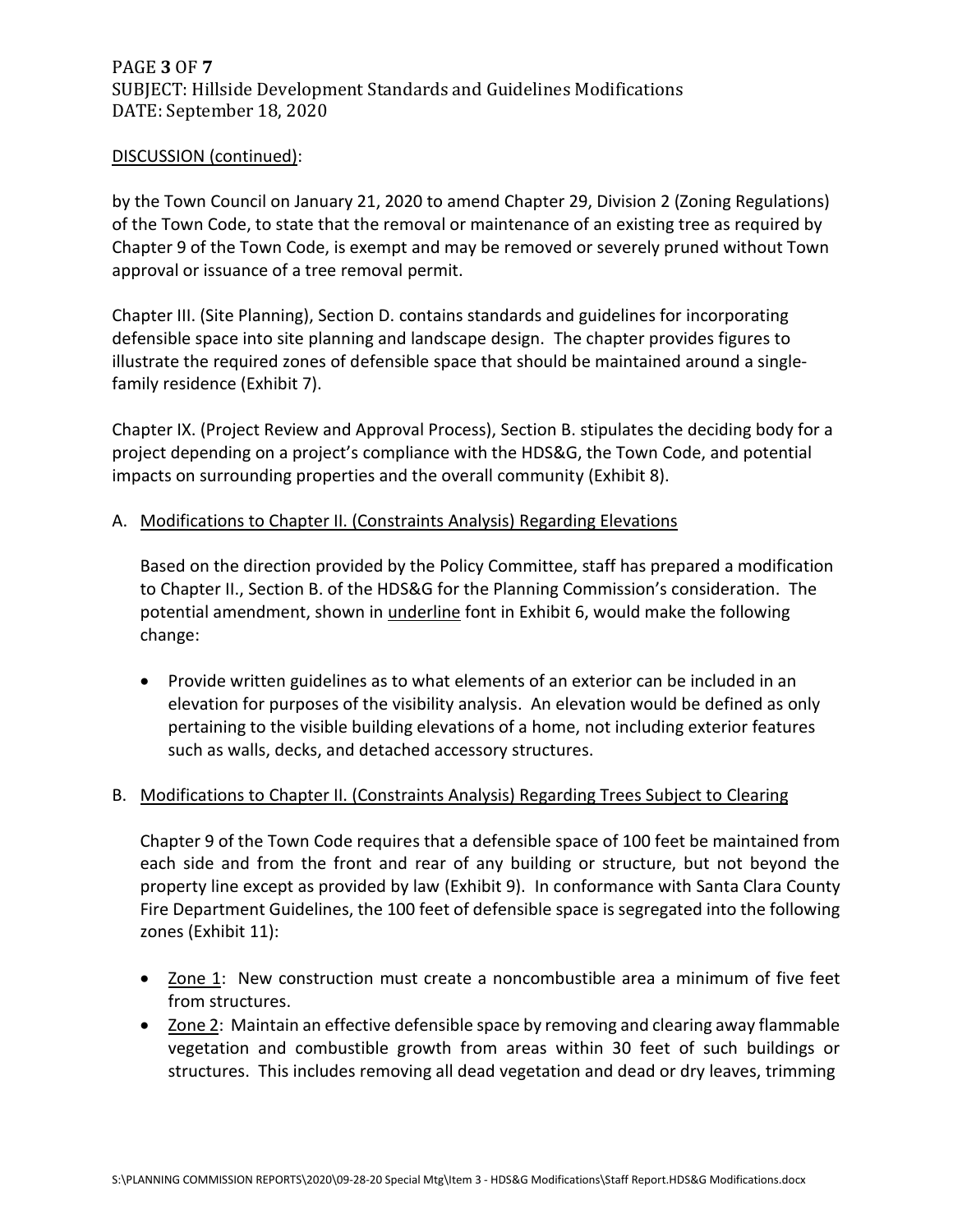## DISCUSSION (continued):

trees regularly to keep branches a minimum of six feet from the grade, tree branches a minimum of ten feet from other trees, and ten feet away from a chimney.

• Zone 3: Maintain an additional reduced fuel zone of 70 feet from all buildings and structures with an emphasis on vertical and horizontal separation of fuels/vegetation. A distance beyond 70 feet may be required when the Fire Chief or his/her designee, determines that due to steepness of terrain or other conditions, a distance of 70 feet is insufficient. This includes creating horizontal and vertical spacing between shrubs and trees, removing dead plants, tree material, and vegetation adjacent to accessory structures within the area, and maintaining distances between canopy tops.

Staff requested input from the Policy Committee regarding whether existing trees or branches subject to clearing in Zone 2 and Zone 3 should be included in a visibility analysis. The Policy Committee had a split vote regarding this item and requested that the item be forwarded to the Planning Commission for discussion noting the disagreements of the Committee (Exhibit 4).

## C. Modifications to Chapter II. (Constraints Analysis) Regarding Exceptions for Tree Removal

Chapter 29, Division 2 of the Town Code states that the removal or maintenance of an existing tree as required by Chapter 9 of the Town Code, is an exception and may be removed or severely pruned without Town approval or issuance of a tree removal permit (Exhibit 10):

29.10.0970. Exceptions.

- (1) A fruit or nut tree that is less than eighteen (18) inches in diameter (fifty-seven-inch circumference).
- (2) Any of the following trees that are less than twenty-four (24) inches in diameter (seventy-five (75) inches in circumference):
	- (1) Black Acacia (*Acacia melanoxylon*)
	- (2) Tulip Tree (*Liriodendron tulipifera*)
	- (3) Tree of Heaven (*Ailanthus altissima*)
	- (4) Blue Gum Eucalyptus (*E. globulus*)
	- (5) Red Gum Eucalyptus (*E. camaldulensis*)
	- (6) Other Eucalyptus (*E.* spp.) Hillsides only
	- (7) Palm (except *Phoenix canariensis*)
	- (8) Privet (*Ligustrum lucidum*)
- (3) Any removal or maintenance of a tree to conform with the implementation and maintenance of Defensible Space per Chapter 9 – Fire Prevention and Protection with the exception of any tree listed in subcategories (3) and (10) of Sec.29.10.0960 – Scope of Protected Trees.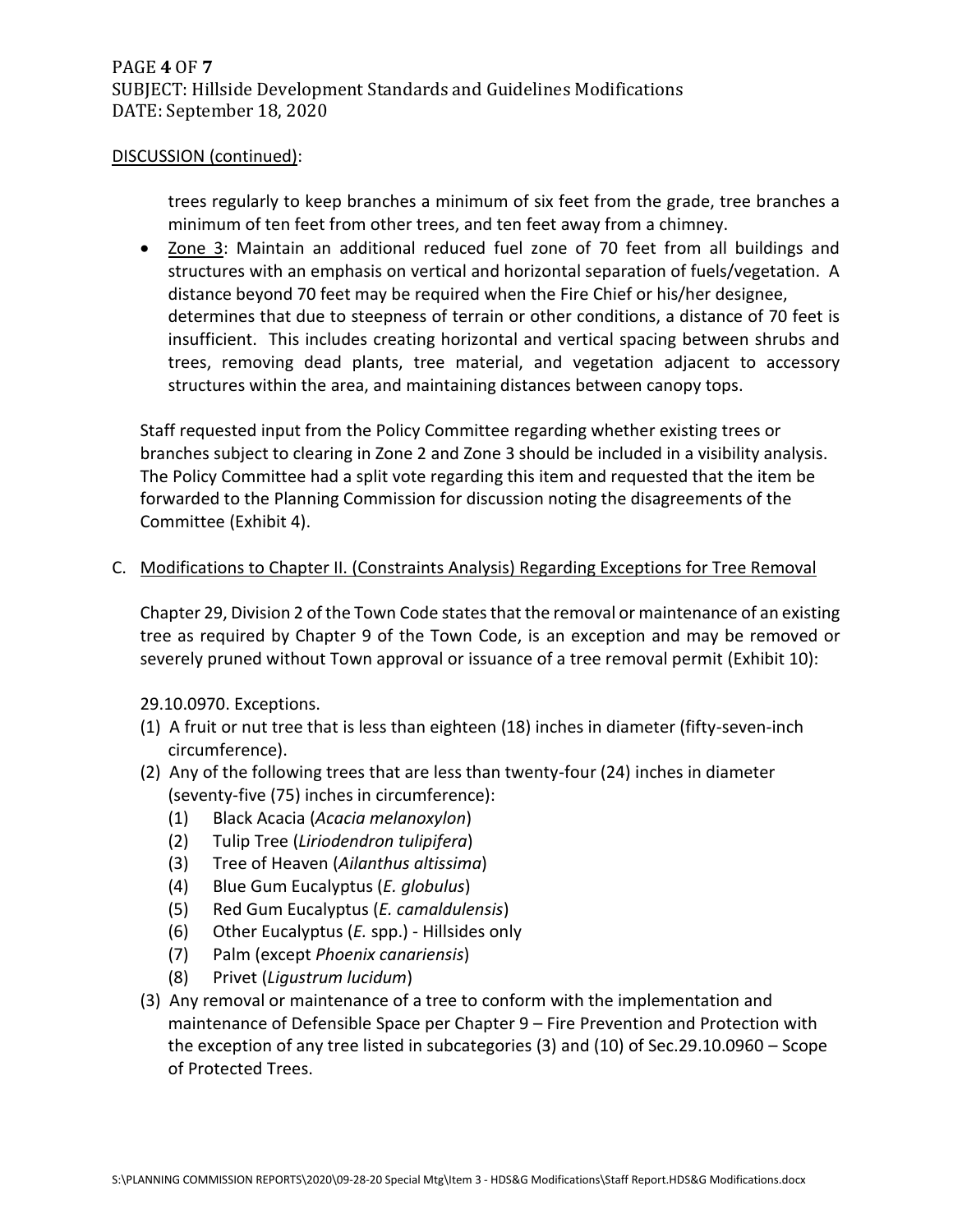## DISCUSSION (continued):

Staff requested input from the Policy Committee regarding whether existing trees meeting the exceptions listed in Section 29.10.0970 of the Town Code that are proposed to remain as part of an application should be included in a visibility analysis. The Policy Committee had a split vote regarding this item and requested that the item be forwarded to the Planning Commission for discussion noting the disagreements of the Committee (Exhibit 4).

## D. Modifications to Chapter III. (Site Planning) Regarding Image Update

Based on the direction provided by the Policy Committee, staff has prepared a modification to Chapter III. of the HDS&G for the Planning Commission's consideration. The potential amendment, shown in *underline* font in Exhibit 7, would make the following change:

• Update the image on Page 29, Section D. to be in compliance with the amended defensible space zones based on the amendments made to Chapter 9 (Fire Prevention and Protection) and Chapter 29, Division 2 (Tree Protection) of the Town Code.

## E. Modifications to Chapter IX. (Project Review and Approval Process) Regarding Approvals

A single-family home that meets the allowable floor area ratio and is not visible from any established viewing area may be approved by the Development Review Committee (DRC). Through completion of a visibility analysis, if a home is determined to be visible, the maximum allowable height is 18 feet. Currently, review by the Planning Commission is required for a visible single-family home regardless of the height (Exhibit 8).

The Policy Committee had a split vote regarding whether a visible home that meets the allowable floor area ratio and the maximum allowable height of 18 feet should be allowed to be approved by the DRC, as opposed to the current requirement for Planning Commission approval. The Committee requested that this item be forwarded to the Planning Commission for discussion noting the disagreements of the Committee (Exhibit 4).

## PUBLIC COMMENTS:

Public comments received by 11:00 a.m., Friday, September 18, 2020 are included as Exhibit 12.

#### CONCLUSION:

## A. Recommendation

Based on the direction of the Town Council Policy Committee, staff recommends that the Planning Commission review the information included in the staff report and forward a